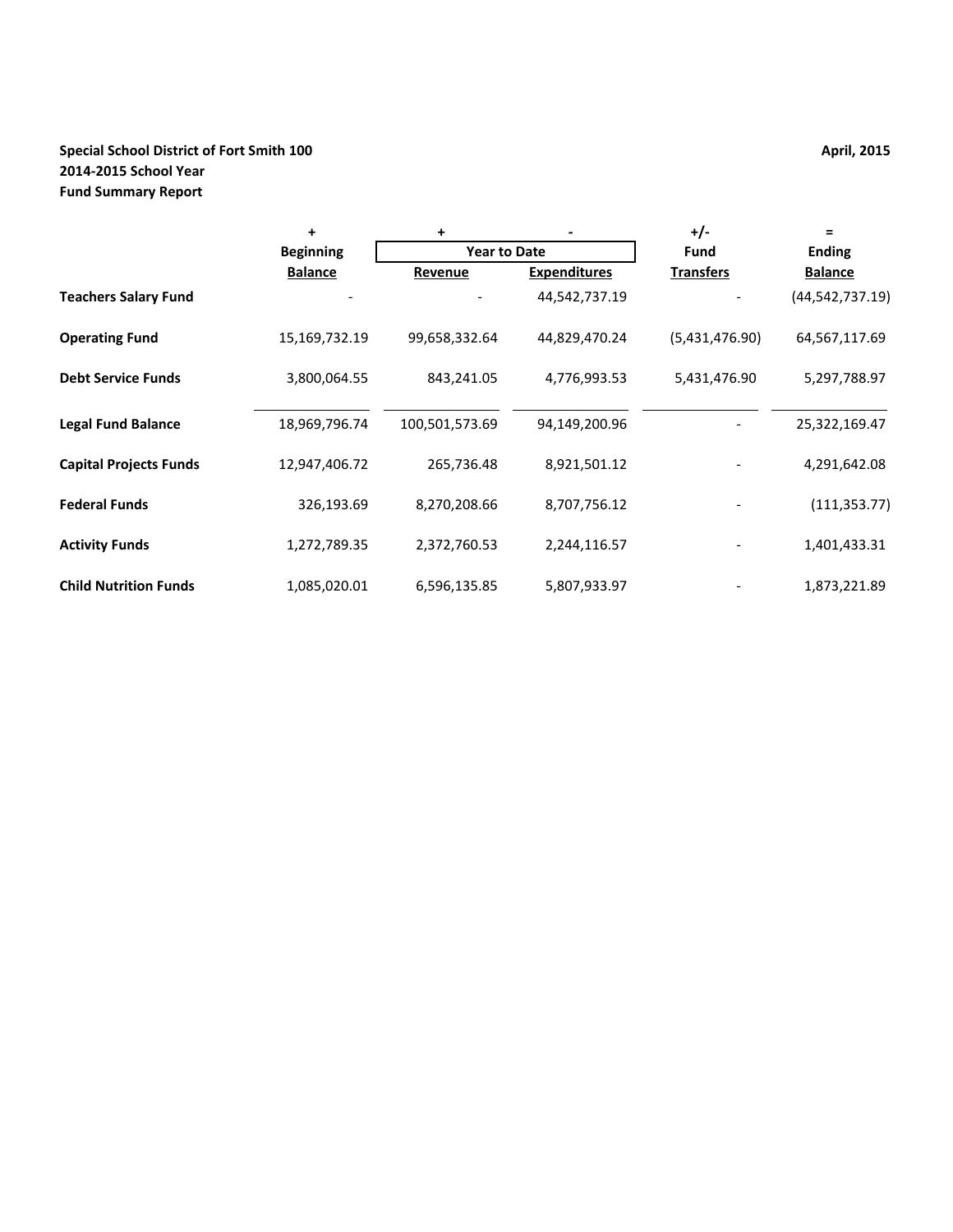### **Special School District of Fort Smith 100 April, 2015 2014-2015 School Year Revenue Report**

|                                       | <b>April, 2015</b> | <b>Year to Date</b> | <b>Budget</b> | (Excess) or<br><b>Short of Funds</b> |
|---------------------------------------|--------------------|---------------------|---------------|--------------------------------------|
| Property Taxes - Jul-Dec              |                    | 33,033,176.54       | 34,944,106    | 1,910,929                            |
| Property Taxes - Jan-Jun              | 362,987.01         | 1,710,756.07        | 13,165,332    | 11,454,576                           |
| Property Taxes - Delinquent           | 208,299.12         | 1,804,397.38        | 2,139,465     | 335,068                              |
| Property Taxes - Excess Comm          |                    | 878,684.71          | 1,064,960     | 186,275                              |
| Revenues in Lieu of Taxes             |                    | 264,010.96          | 150,000       | (114, 011)                           |
| Penalties/Interest on Tax             | 1,538.41           | 30,997.09           |               | (30, 997)                            |
| <b>Interest Revenue</b>               | 2,882.48           | 30,975.07           | 45,000        | 14,025                               |
| Contributions                         |                    |                     |               |                                      |
| <b>Turf Sponsorships</b>              |                    | 105,000.00          |               | (105,000)                            |
| Sale/Loss Compensation                | 16,600.00          | 46,401.01           |               | (46, 401)                            |
| <b>State Foundation Funding</b>       | 5,148,792.00       | 46,382,815.00       | 56,705,358    | 10,322,543                           |
| 98% Uniform Rate of Tax               |                    |                     | 698,142       | 698,142                              |
| <b>Other Local Revenue</b>            | 47,081.58          | 277,268.10          | 258,000       | (19, 268)                            |
| Daycare Fees                          | 19,610.00          | 153,851.00          | 166,118       | 12,267                               |
| Severance Tax                         | 394.58             | 1,083.42            | 1,000         | (83)                                 |
| Special Ed Supervision                | 55,943.68          | 55,943.68           |               | (55, 944)                            |
| Special Ed Catastrophic               |                    |                     |               |                                      |
| <b>Residential Treatment</b>          | 232,260.00         | 573,180.00          | 785,138       | 211,958                              |
| Professional Development              |                    | 379,215.00          | 379,215       |                                      |
| <b>ALE</b>                            |                    | 296,463.00          | 370,579       | 74,116                               |
| <b>ELL</b>                            |                    | 1,177,021.00        | 1,153,246     | (23, 775)                            |
| <b>NSL</b>                            | 963,977.00         | 8,675,793.00        | 10,603,745    | 1,927,952                            |
| <b>Workforce Centers</b>              | 64,187.50          | 256,750.00          | 255,125       | (1,625)                              |
| <b>General Facility Funds</b>         |                    | 16,236.00           |               | (16, 236)                            |
| Debt Service Funds                    |                    | 38,435.00           |               | (38, 435)                            |
| <b>Student Growth Funds</b>           | 68,979.00          | 172,448.00          |               | (172, 448)                           |
| <b>College &amp; Career Readiness</b> |                    | 216,302.12          |               | (216, 302)                           |
| <b>Broadband Match</b>                |                    | 77,924.97           |               | (77, 925)                            |
| <b>Other State Funds</b>              | 65,210.00          | 608,131.63          | 401,840       | (206, 292)                           |
| <b>Adult Education</b>                | 114,445.91         | 826,753.66          | 1,233,102     | 406,348                              |
| State Preschool                       | 32,935.33          | 263,215.23          | 299,150       | 35,935                               |
| <b>ABC Grant</b>                      | 145,785.00         | 1,305,104.00        | 1,457,850     | 152,746                              |
| <b>Indirect Cost Revenue</b>          |                    |                     | 207,726       | 207,726                              |
| <b>Total</b>                          | 7,551,908.60       | 99,658,332.64       | 126,484,197   | 26,825,864                           |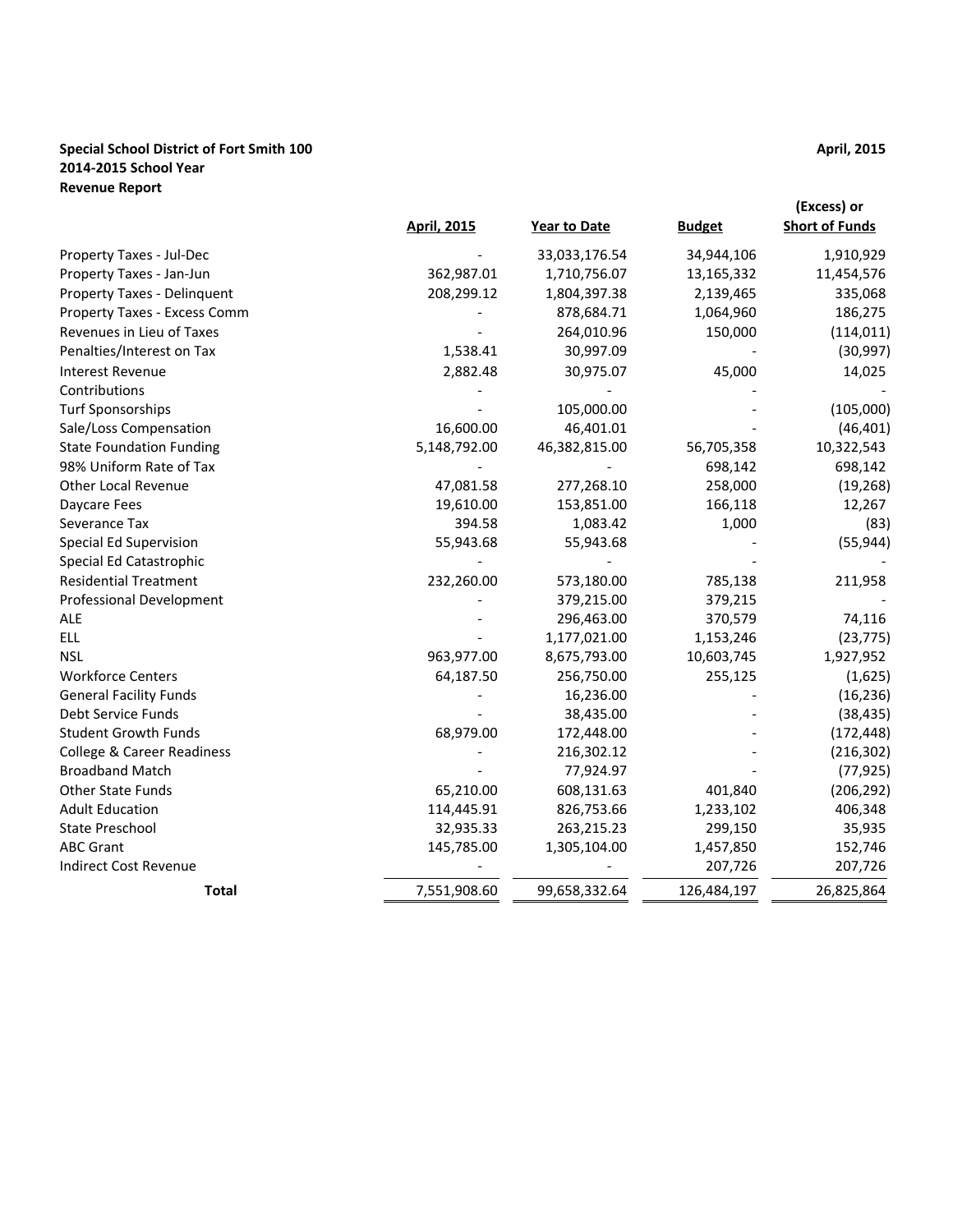### **Special School District of Fort Smith 100 April, 2015 2014-2015 School Year Expenditure Report**

|                                     | <b>April, 2015</b> | <b>Year to Date</b> | <b>Budget</b> | (Overage) or<br><b>Left to Spent</b> |
|-------------------------------------|--------------------|---------------------|---------------|--------------------------------------|
| <b>Teachers Salary Fund</b>         |                    |                     |               |                                      |
| <b>Regular Education</b>            | 3,049,103.07       | 26,112,871.63       | 37,412,927    | 11,300,056                           |
| <b>Special Education</b>            | 433,180.96         | 3,677,651.12        | 5,357,887     | 1,680,235                            |
| <b>Vocational Education</b>         | 188,336.74         | 1,614,506.51        | 2,264,005     | 649,498                              |
| <b>Compensatory Education</b>       | 70,362.90          | 616,216.97          | 975,700       | 359,483                              |
| <b>Other Education</b>              | 204,558.67         | 1,639,816.38        | 2,371,488     | 731,671                              |
| <b>Pupil Services</b>               | 354,048.17         | 3,105,403.13        | 4,285,653     | 1,180,250                            |
| <b>Instructional Staff Services</b> | 427,609.00         | 4,030,401.42        | 5,413,075     | 1,382,674                            |
| <b>Administrative Services</b>      | 38,248.50          | 363,360.74          | 458,982       | 95,622                               |
| <b>School Admin Services</b>        | 354,307.92         | 3,281,769.58        | 4,002,248     | 720,478                              |
| <b>Central Services</b>             | 10,604.18          | 100,739.71          | 127,250       | 26,510                               |
| <b>Other Services</b>               |                    |                     |               |                                      |
| <b>Totals</b>                       | 5,130,360.11       | 44,542,737.19       | 62,669,215    | 18,126,477                           |
| <b>Operating Fund</b>               |                    |                     |               |                                      |
| <b>Regular Education</b>            | 1,201,765.96       | 10,705,584.80       | 14,822,467    | 4,116,882                            |
| <b>Special Education</b>            | 435,227.56         | 2,295,242.14        | 3,322,750     | 1,027,508                            |
| <b>Vocational Education</b>         | 60,193.96          | 510,780.43          | 709,732       | 198,952                              |
| <b>Compensatory Education</b>       | 49,595.09          | 768,919.16          | 584,575       | (184, 344)                           |
| <b>Other Education</b>              | 133,692.18         | 1,240,667.87        | 1,930,198     | 689,531                              |
| <b>Pupil Services</b>               | 341,163.83         | 3,127,591.07        | 4,333,877     | 1,206,286                            |
| <b>Instructional Staff Services</b> | 640,543.15         | 4,959,409.46        | 6,703,020     | 1,743,610                            |
| <b>Administrative Services</b>      | 50,128.06          | 517,632.14          | 728,162       | 210,530                              |
| <b>School Admin Services</b>        | 322,033.36         | 3,131,630.61        | 3,990,381     | 858,750                              |
| <b>Central Services</b>             | 252,438.14         | 2,354,707.83        | 3,603,733     | 1,249,025                            |
| Maintenance & Operations            | 1,004,199.22       | 11,738,182.45       | 15,199,062    | 3,460,880                            |
| <b>Pupil Transportation</b>         | 224,411.28         | 2,109,543.16        | 3,156,230     | 1,046,687                            |
| <b>Other Services</b>               | 168,850.55         | 1,369,579.12        | 1,751,779     | 382,200                              |
| <b>Totals</b>                       | 4,884,242.34       | 44,829,470.24       | 60,835,966    | 16,006,497                           |
| <b>Debt Service Fund</b>            |                    |                     |               |                                      |
| Principal                           |                    | 2,618,201.89        | 2,618,202     |                                      |
| Interest                            |                    | 2,150,562.86        | 2,607,893     | 457,330                              |
| Dues and Fees                       |                    | 8,228.78            | 25,000        | 16,771                               |
| <b>Totals</b>                       |                    | 4,776,993.53        | 5,251,095     | 474,101                              |